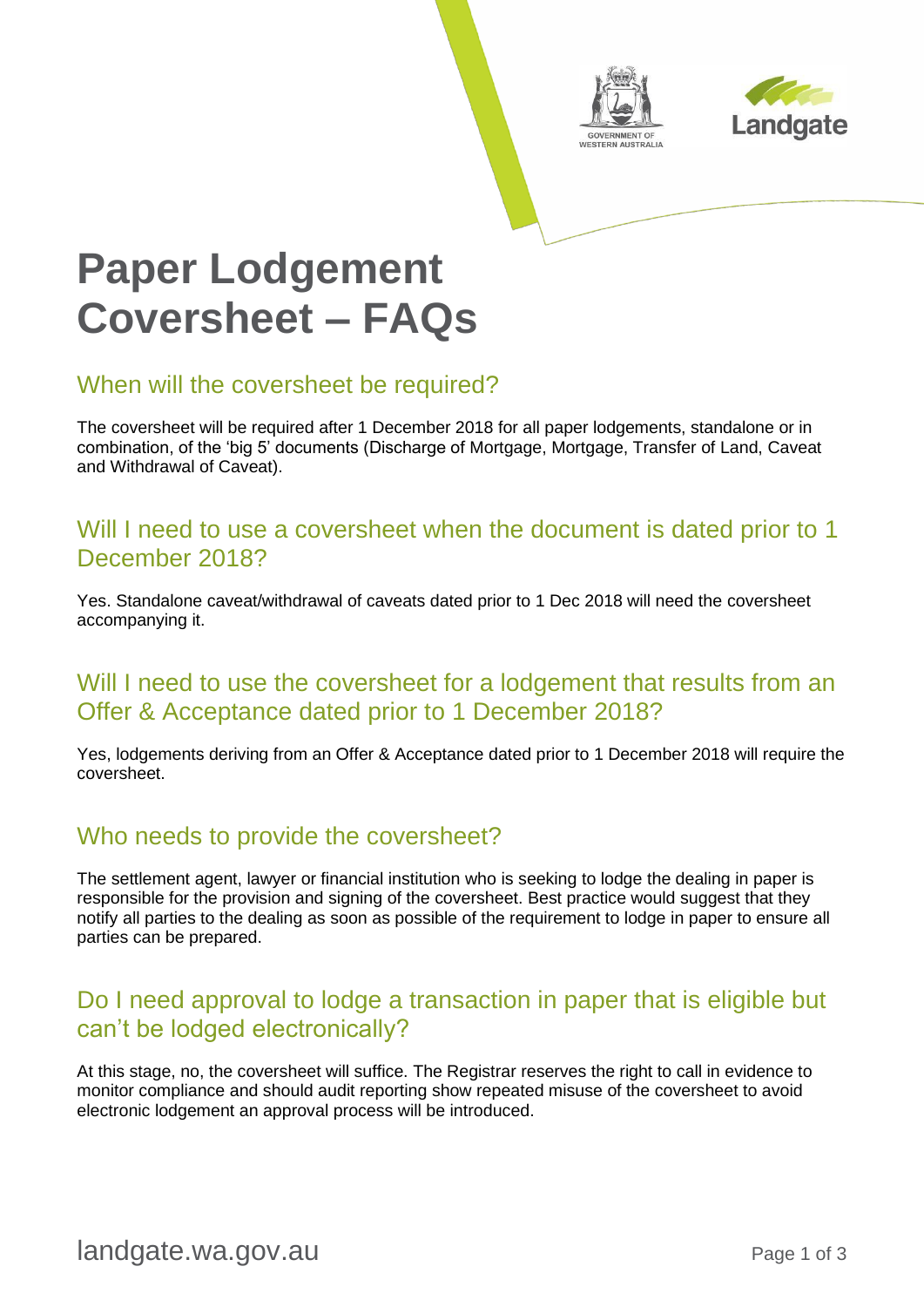## Why do I need to hold evidence that it could not be lodged electronically?

To ensure compliance with the regulations, the Registrar is requesting evidence be available to support the paper lodgement request for the transaction. This is like the need to retain evidence supporting the transaction.

## What is an eligible transaction?

An eligible transaction is one that meets the current eligibility requirements which can be foundhere:

• [Eligible documents for paperless](https://www0.landgate.wa.gov.au/__data/assets/pdf_file/0016/16450/Eligible-documents-for-paperless-conveyancing.pdf) conveyancing

## What happens if I don't provide the coversheet?

Failure to provide a correctly completed coversheet for a case involving any combination of 'big 5' documents (or singularly) will result in the case being rejected for lodgement.

#### Who can sign the coversheet?

The coversheet needs to be signed by the Settlement Agent, Lawyer or financial institution representative responsible for seeking lodgement in paper.

## Does the coversheet need to be an original or will a scanned copy suffice?

To facilitate lodgement and to not cause unnecessary delays the coversheet can be provided as an original or scanned copy. It is important that the contents of the coversheet are legible and that it is completed correctly.

## I have a self-represented party on the other side of my transaction, will I need to provide a coversheet or will they?

In this instance the settlement agent or lawyer will need to provide the coversheet. The coversheet allows for such a lodgement.

## I have not been able to assess the duty payable via the self-serve function of Revenue Online (ROL), will I need to provide a coversheet?

Yes. The coversheet allows for such an instance.